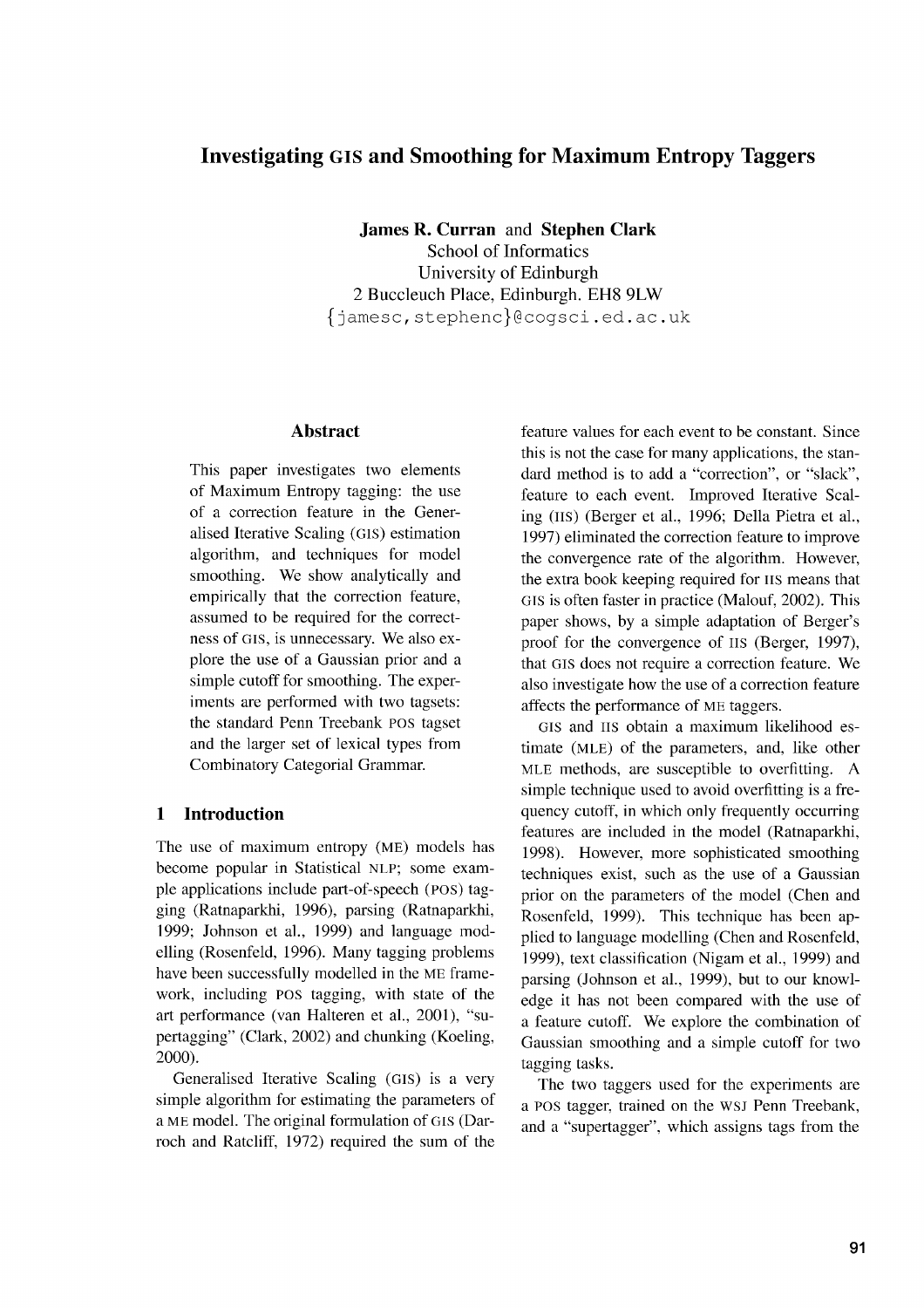much larger set of lexical types from Combinatory Categorial Grammar (ccG) (Clark, 2002). Elimination of the correction feature and use of appropriate smoothing methods result in state of the art performance for both tagging tasks.

## **2 Maximum Entropy Models**

A conditional ME model, also known as a loglinear model, has the following form:

$$
p(y|x) = \frac{1}{Z(x)} \exp\left(\sum_{i=1}^{n} \lambda_i f_i(x, y)\right) \qquad (1)
$$

where the functions  $f_i$  are the features of the model, the  $\lambda_i$  are the parameters, or weights, and  $Z(x)$  is a normalisation constant. This form can be derived by choosing the model with maximum entropy (i.e. the most uniform model) from a set of models that satisfy a certain set of constraints. The constraints are that the expected value of each feature  $f_i$  according to the model  $p$  is equal to some value *K<sub>i</sub>* (Rosenfeld, 1996): derived by choosing the model with maximum en-<br>tropy (i.e. the most uniform model) from a set of<br>models that satisfy a certain set of constraints. The<br>constraints are that the expected value of each fea-<br>ture  $f_i$  accordi

$$
\sum_{x,y} p(x,y)f_i(x,y) = K_i \tag{2}
$$

Calculating the expected value according to *p* requires summing over all contexts *x,* which is not possible in practice. Therefore we use the now standard approximation (Rosenfeld, 1996):

$$
\sum_{x,y} p(x,y)f_i(x,y) \approx \sum_{x,y} \tilde{p}(x)p(y|x)f_i(x,y) \quad (3)
$$

where  $\tilde{p}(x)$  is the relative frequency of context x in the data. This is convenient because  $\tilde{p}(x)$  is zero for all those events not seen in the training data.

Finding the maximum entropy model that satisfies these constraints is a constrained optimisation problem, which can be solved using the method of Lagrange multipliers, and leads to the form in (1) where the  $\lambda_i$  are the Lagrange multipliers.

A natural choice for  $K_i$  is the empirical expected value of the feature *fi:*

$$
E_{\tilde{p}}f_i = \sum_{x,y} \tilde{p}(x,y)f_i(x,y) \tag{4}
$$

which leads to the following set of constraints:

$$
\sum_{x,y} \tilde{p}(x)p(y|x)f_i(x,y) = E_{\tilde{p}}f_i \tag{5}
$$

An alternative motivation for this model is that, starting with the log-linear form in (1) and deriving (conditional) MLES, we arrive at the same solution as the ME model which satisfies the constraints in (5).

#### **3 Generalised Iterative Scaling**

GIS is a very simple algorithm for estimating the parameters of a ME model. The algorithm is as follows, where  $E_{\tilde{p}}f_i$  is the empirical expected value of  $f_i$  and  $E_p f_i$  is the expected value according to model *p:*

• Set  $\lambda_i^{(0)}$  equal to some arbitrary value, say:

$$
\lambda_i^{(0)} = 0 \tag{6}
$$

• Repeat until convergence:

$$
\lambda_i^{(t+1)} = \lambda_i^{(t)} + \frac{1}{C} \log \frac{E_{\tilde{p}} f_i}{E_{p^{(t)}} f_i} \tag{7}
$$

where *(t)* is the iteration index and the constant *C* is defined as follows:

$$
C = \max_{x,y} \sum_{i=1}^{n} f_i(x, y)
$$
 (8)

In practice *C* is maximised over the  $(x, y)$  pairs in the training data, although in theory *C* can be any constant greater than or equal to the figure in (8). However, since  $\frac{1}{C}$  determines the rate of convergence of the algorithm, it is preferable to keep *C* as small as possible.

The original formulation of GIS (Darroch and Ratcliff, 1972) required the sum of the feature values for each event to be constant. Since this is not the case for many applications, the standard method is to add a "correction", or "slack", feature to each event, defined as follows:

$$
f_c(x, y) = C - \sum_{i=1}^{n} f_i(x, y)
$$
 (9)

For our tagging experiments, the use of a correction feature did not significantly affect the results. Moreover, we show in the Appendix, by a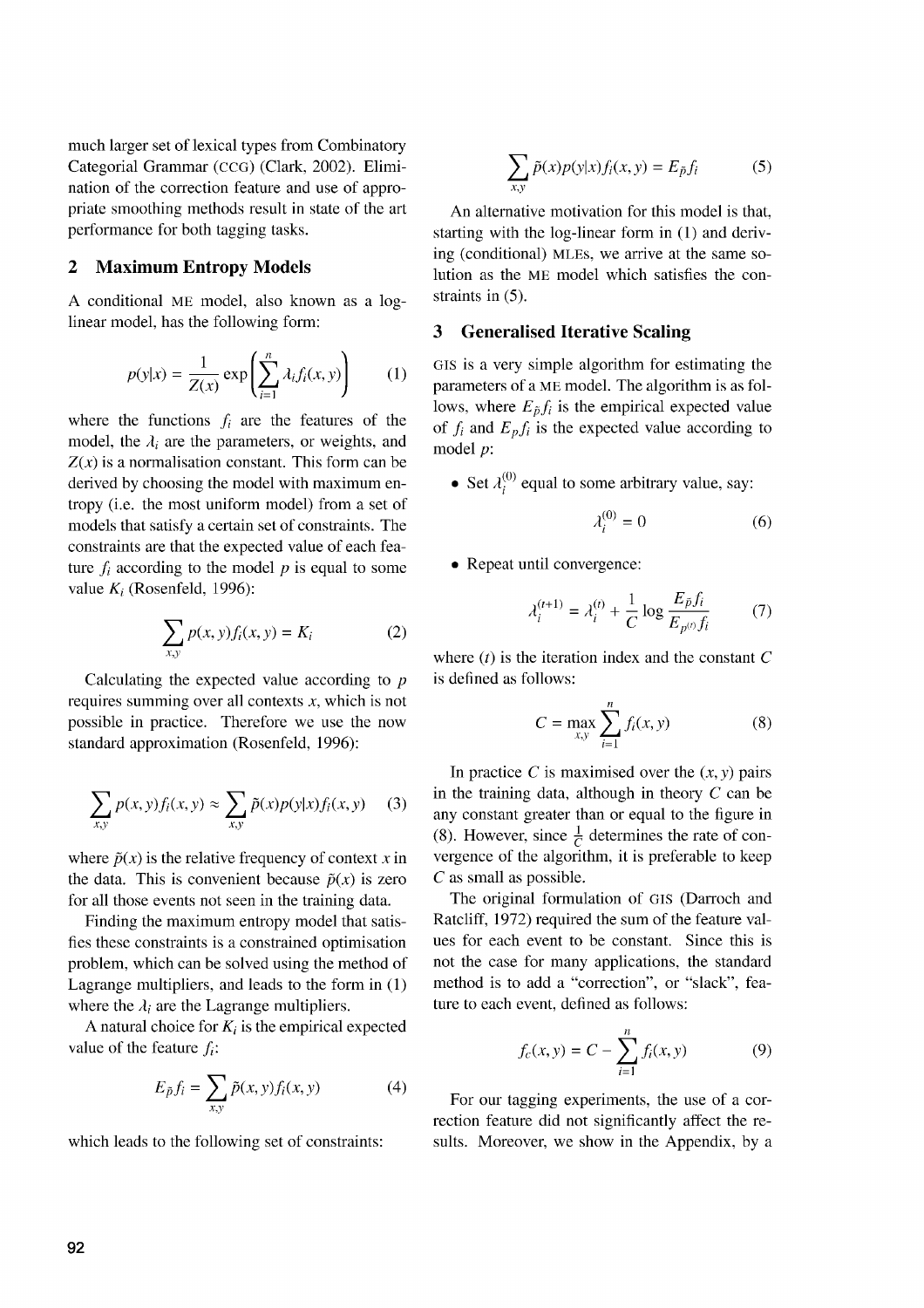simple adaptation of Berger's proof for the convergence of HS (Berger, 1997), that GIS converges to the maximum likelihood model without a correction feature. $<sup>1</sup>$ </sup>

The proof works by introducing a correction feature with fixed weight of 0 into the Hs convergence proof. This feature does not contribute to the model and can be ignored during weight update. Introducing this null feature still satisfies Jensen's inequality, which is used to provide a lower bound on the change in likelihood between iterations, and the existing GIS weight update (7) can still be derived analytically.

An advantage of GIS is that it is a very simple algorithm, made even simpler by the removal of the correction feature. This simplicity means that, although GIS requires more iterations than 11s to reach convergence, in practice it is significantly faster (Malouf, 2002).

#### **4 Smoothing Maximum Entropy Models**

Several methods have been proposed for smoothing ME models (see Chen and Rosenfeld (1999)). For taggers, a standard technique is to eliminate low frequency features, based on the assumption that they are unreliable or uninformative (Ratnaparkhi, 1998). Studies of infrequent features in other domains suggest this assumption may be incorrect (Daelemans et al., 1999). We test this for ME taggers by replacing the cutoff with the use of a Gaussian prior, a technique which works well for language models (Chen and Rosenfeld, 1999).

When using a Gaussian prior, the objective function is no longer the likelihood,  $L_{\tilde{p}}(\Lambda)$ , but has the form:

$$
L'_{\tilde{p}}(\Lambda) = L_{\tilde{p}}(\Lambda) + \sum_{i} \log \frac{1}{\sqrt{2\pi\sigma_i^2}} - \frac{\lambda_i^2}{2\sigma_i^2} \quad (10)
$$

Maximising this function is a form of maximum *a posteriori* estimation, rather than maximum likelihood estimation. The effect of the prior is to penalise models that have very large positive or negative weights. This can be thought of as relaxing the constraints in (5), so that the model fits the data

| CCG lexical category                       | Description        |
|--------------------------------------------|--------------------|
| $(S\backslash NP)/NP$                      | transitive verb    |
| $S\backslash NP$                           | intransitive verb  |
| NP/N                                       | determiner         |
| N/N                                        | nominal modifier   |
| $(S\setminus NP)\setminus (S\setminus NP)$ | adverbial modifier |

Table 1: Example CCG lexical categories

less exactly. The parameters  $\sigma_i$  are usually collapsed into one parameter which can be set using heldout data.

The new update rule for GIS with a Gaussian prior is found by solving the following equation for the  $\lambda_i$  update values (denoted by  $\delta_i$ ), which can easily be derived from (10) by analogy with the proof in the Appendix:

$$
E_{\tilde{p}}f_i = E_p f_i e^{C\delta_i} + \frac{\lambda_i + \delta_i}{\sigma_i^2}
$$
 (11)

This equation does not have an analytic solution for  $\delta_i$  and can be solved using a numerical solver such as Newton-Raphson. Note that this new update rule is still significantly simpler than that required for 11s.

## **5 Maximum Entropy Taggers**

We reimplemented Ratnaparkhi's publicly available POS tagger MXPOST (Ratnaparkhi, 1996; Ratnaparkhi, 1998) and Clark's CCG supertagger (Clark, 2002) as a starting point for our experiments. CCG supertagging is more difficult than POS tagging because the set of "tags" assigned by the supertagger is much larger (398 in this implementation, compared with 45 POS tags). The supertagger assigns CCG lexical categories (Steedman, 2000) which encode subcategorisation information. Table 1 gives some examples.

The features used by each tagger are binary valued, and pair a tag with various elements of the context; for example:

$$
f_j(x, y) = \begin{cases} 1 & \text{if word}(x) = \text{the } \& y = \text{DT} \\ 0 & \text{otherwise} \end{cases}
$$
\n
$$
(12)
$$

 $word(x) = the$  is an example of what Ratnaparkhi calls a *contextual predicate.* The contextual predicates used by the two taggers are given in Table 2, where  $w_i$  is the *i*th word and  $t_i$  is the

We note that Goodman (2002) suggests that the correction feature may not be necessary for convergence.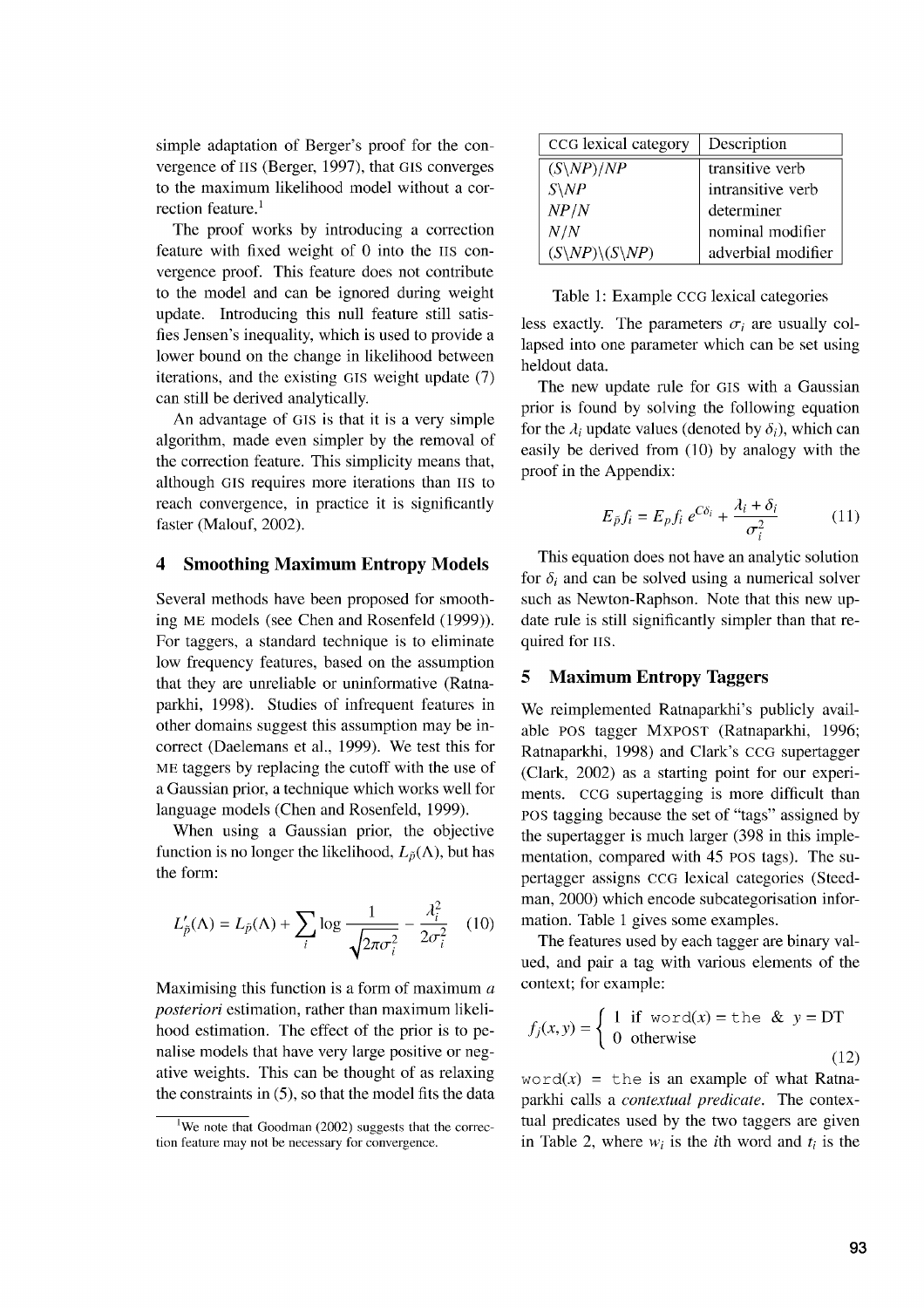| Condition          | Contextual predicate                |
|--------------------|-------------------------------------|
| $freq(w_i) \geq 5$ | $w_i = X$                           |
| $freq(w_i) < 5$    | X is prefix of $w_i$ , $ X  \leq 4$ |
| (POS tagger)       | X is suffix of $w_i$ , $ X  \leq 4$ |
|                    | $w_i$ contains a digit              |
|                    | $w_i$ contains uppercase char       |
|                    | $w_i$ contains a hyphen             |
| $\forall w_i$      | $t_{i-1} = X$                       |
|                    | $t_{i-2}t_{i-1} = XY$               |
|                    | $w_{i-1} = X$                       |
|                    | $w_{i-2} = X$                       |
|                    | $w_{i+1} = X$                       |
|                    | $w_{i+2} = X$                       |
| $\forall w_i$      | $POSi = X$                          |
| (supertagger)      | $POS_{i-1}=X$                       |
|                    | $POS_{i-2}=X$                       |
|                    | $POS_{i+1} = X$                     |
|                    | $POS_{i+2} = X$                     |

Table 2: Contextual predicates used in the taggers

ith tag. We insert a special end of sentence symbol at sentence boundaries so that the features looking forwards and backwards are always defined.

The supertagger uses POS tags as additional features, which Clark (2002) found improved performance significantly, and does not use the morphological features, since the POS tags provide equivalent information. For the supertagger, *t,* is the lexical category of the ith word.

The conditional probability of a tag sequence  $y_1 \ldots y_n$  given a sentence  $w_1 \ldots w_n$  is approximated as follows:

$$
p(y_1 \ldots y_n | w_1 \ldots w_n) \approx \prod_{i=1}^n p(y_i | x_i)
$$
 (13)

$$
= \prod_{i=1}^{n} \frac{1}{Z(x_i)} \exp\left(\sum_j \lambda_j f_j(x_i, y_i)\right) \qquad (14)
$$

where  $x_i$  is the context of the *i*th word. The tagger returns the most probable sequence for the sentence. Following Ratnaparkhi, beam search is used to retain only the 20 most probable sequences during the tagging process;<sup>2</sup> we also use a "tag dictionary", so that words appearing 5 or more times in the data can only be assigned those tags previously seen with the word.

| Split   | <b>DATA</b> | $#$ SENT. | # WORDS |
|---------|-------------|-----------|---------|
| Develop | WSI 00      | 1921      | 46451   |
| Train   | WSJ 02-21   | 39832     | 950028  |
| Test    | wsi 23      | 2416      | 56684   |

Table 3: WSJ training, testing and development

| Tagger        | ACC   | <b>UWORD</b> | UTAG  | AMB   |
|---------------|-------|--------------|-------|-------|
| <b>MXPOST</b> | 96.59 | -85.81       | 30.04 | 94.82 |
| <b>BASE</b>   | 96.58 | -85.70       | 29.28 | 94.82 |
| $-$ CORR      | 96.60 | 85.58        | 31.94 | 94.85 |

Table 4: Basic tagger performance on WSJ 00

#### 6 POS Tagging Experiments

We develop and test our improved POS tagger  $(C & C)$  using the standard parser development methodology on the Penn Treebank WSJ corpus. Table 3 shows the number of sentences and words in the training, development and test datasets.

As well as evaluating the overall accuracy of the taggers (Acc), we also calculate the accuracy on previously unseen words (UwoRD), previously unseen word-tag pairs (UTAG) and ambiguous words (AmB), that is, those with more than one tag over the testing, training and development datasets. Note that the unseen word-tag pairs do not include the previously unseen words.

We first replicated the results of the MXPOST tagger. In doing so, we discovered a number of minor variations from Ratnaparkhi (1998):

- MXPOST adds a default contextual predicate which is true for every context;
- MXPOST does not use the cutoff values described in Ratnaparkhi (1998).

MXPOST uses a cutoff of 1 for the current word feature and 5 for other features. However, the current word must have appeared at least 5 times with any tag for the current word feature to be included; otherwise the word is considered rare and morphological features are included instead.

## 7 POS Tagging Results

Table 4 shows the performance of MXPOST and our reimplementation.<sup>3</sup> The third row shows a mi-

 ${}^{2}$ Ratnaparkhi uses a beam width of 5.

 $3By$  examining the MXPOST model files, we discovered a minor error in the counts for prefix and suffix features, which may explain the slight difference in performance.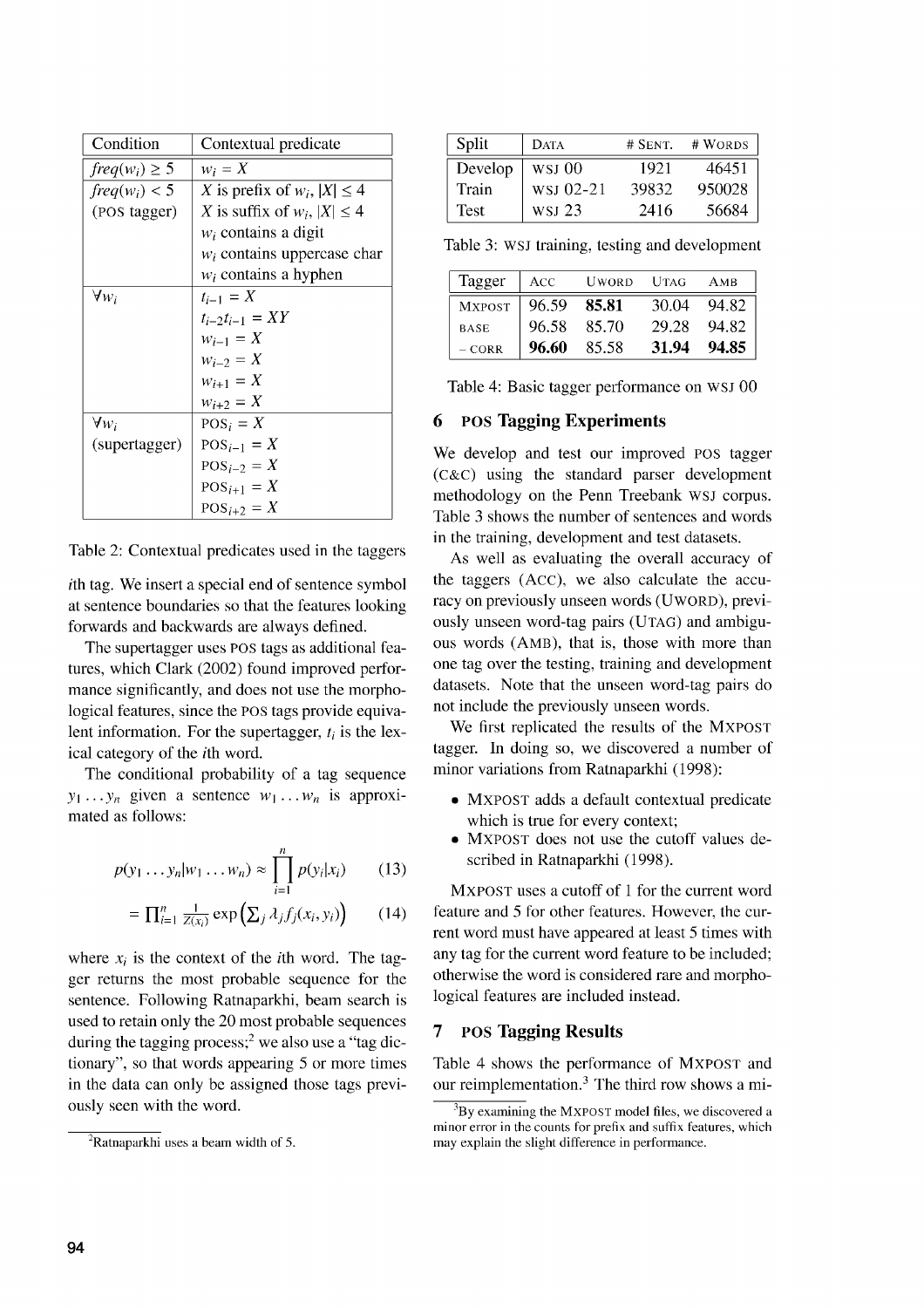| Tagger                                |                  | ACC UWORD UTAG AMB |             |             |
|---------------------------------------|------------------|--------------------|-------------|-------------|
| BASE $\alpha$ = 2.05                  | $ 96.75 \t86.74$ |                    |             | 33.08 95.06 |
| $w \ge 2, \alpha = 2.06$              | $96.71$ 86.62    |                    | 33.46 95.00 |             |
| $w \ge 3, \alpha = 2.05$              | 96.68 86.51      |                    | 34.22 94.94 |             |
| $pw \ge 2, \alpha = 1.50$             | $96.76$ 87.02    |                    |             | 32.70 95.06 |
| $pw \ge 3, \alpha = 1.75$ 96.76 87.14 |                  |                    | 33.08 95.06 |             |

Table 5: WSJ 00 results with varying current and previous word feature cutoffs

| Tagger                                  | $ $ Acc | UWORD UTAG |             | AMB         |
|-----------------------------------------|---------|------------|-------------|-------------|
| $\geq 1, \alpha = 1.95$   96.82 87.20   |         |            | 30.80 95.07 |             |
| ≥2, $\alpha$ =1.98   96.77 87.02        |         |            |             | 31.18 95.00 |
| $\geq$ 3, $\alpha$ = 1.73   96.72 86.62 |         |            | 31.94 94.94 |             |
| $\geq 4, \alpha = 1.50$   96.72 87.08   |         |            | 34.22 94.96 |             |

Table 6: WSJ 00 results with varying cutoffs

nor improvement in performance when the correction feature is removed. We also experimented with the default contextual predicate but found it had little impact on the performance. For the remainder of the experiments we use neither the correction nor the default features.

The rest of this section considers various combinations of feature cutoffs and Gaussian smoothing. We report optimal results with respect to the smoothing parameter  $\alpha$ , where  $\alpha = N\sigma^2$  and N is the number of training instances. We found that<br>using  $\alpha \approx 2$  gave the most benefit to our basic tagger, improving performance by about 0.15% on the development set. This result is shown in the first row of Table 5.

The remainder of Table 5 shows a minimal change in performance when the current word  $(w)$ and previous word  $(pw)$  cutoffs are varied. This led us to reduce the cutoffs for all features simultaneously. Table 6 gives results for cutoff values between 1 and 4. The best performance (in row 1) is obtained when the cutoffs are eliminated entirely.

Gaussian smoothing has allowed us to retain all of the features extracted from the corpus and reduce overfitting. To get more information into the model, more features must be extracted, and so we investigated the addition of the current word feature for *all* words, including the rare ones. This resulted in a minor improvement, and gave the best

| Tagger         | $ $ Acc | UWORD   | - UTAG | AMB    |
|----------------|---------|---------|--------|--------|
| MXPOST   97.05 |         | - 83.63 | 30.20  | -95.44 |
| - C&C          | 97.27   | 85.21   | 28.98  | -95.69 |

Table 7: Tagger performance on WSJ 23

| Tagger      | # PREDICATES | # FEATURES |
|-------------|--------------|------------|
| <b>BASE</b> | 44385        | 121557     |
| C&C.        | 254038       | 685682     |

Table 8: Model size

performance on the development data: 96.83%.

Table 7 shows the final performance on the test set, using the best configuration on the development data (which we call c&c), compared with MXPOST. The improvement is 0.22% overall (a reduction in error rate of 7.5%) and 1.58% for unknown words (a reduction in error rate of 9.7%).

The obvious cost associated with retaining all the features is the significant increase in model size, which slows down both the training and tagging and requires more memory. Table 8 shows the difference in the number of contextual predicates and features between the original and final taggers.

## 8 POS Tagging Validation

To ensure the robustness of our results, we performed 10-fold cross-validation using the whole of the WSJ Penn Treebank. The 24 sections were split into 10 equal components, with 9 used for training and 1 for testing. The final result is an average over the 10 different splits, given in Table 9, where  $\sigma$  is the standard deviation of the overall accuracy. We also performed 10-fold cross-validation using MXPOST and TNT, a publicly available Markov model POS tagger (Brants, 2000).

The difference between MXPOST and c&c represents a reduction in error rate of 4.3%, and the

| Tagger $\begin{vmatrix} Acc & \sigma \\ WORD & U \end{vmatrix}$ TAG AMB |  |                                |  |
|-------------------------------------------------------------------------|--|--------------------------------|--|
| $\sqrt{\text{Mxpostr} \cdot 96.72 \cdot 0.12}$ 85.50 32.16 95.00        |  |                                |  |
| $\vert$ TNT                                                             |  | $96.48$ 0.13 85.31 0.00 94.26  |  |
| $ c\&c$                                                                 |  | $96.86$ 0.12 86.43 30.42 95.08 |  |

Table 9: 10-fold cross-validation results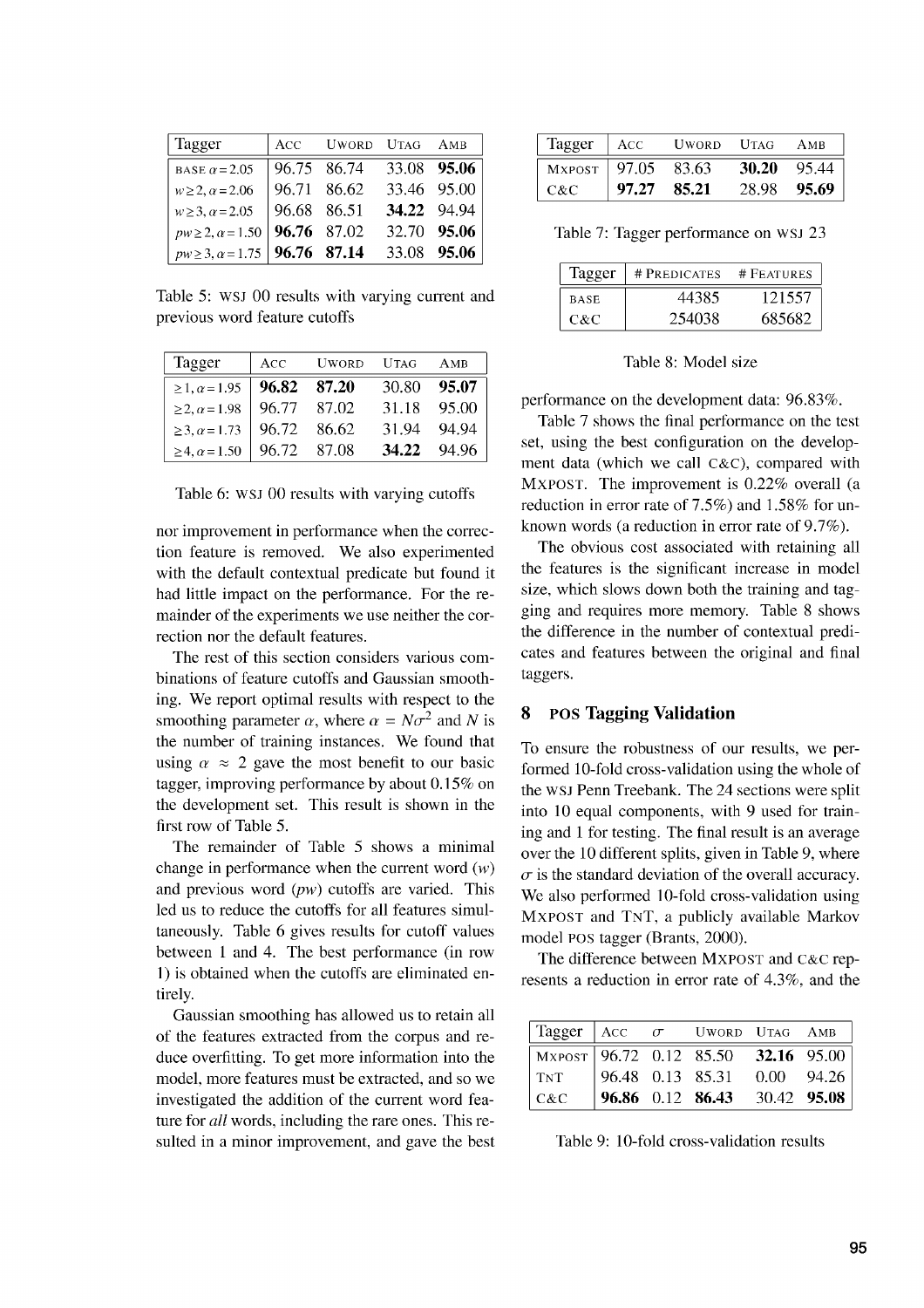| Tagger         | ACC         | UWORD  | UTAG  | AMB   |
|----------------|-------------|--------|-------|-------|
| <b>COLLINS</b> | -97.07      |        |       |       |
| $C\&C$         | 96.93       | 87.28  | 34.44 | 95.31 |
| T&M            | 96.86 86.91 |        |       |       |
| C&C            | 97.10       | -86.43 | 34.84 | 95.52 |

Table 10: Comparison with other taggers

difference between TNT and c&c a reduction in error rate of 10.8%.

We also compare our performance against other published results that use different training and testing sections. Collins (2002) uses WSJ 00- 18 for training and WSJ 22-24 for testing, and Toutanova and Manning (2000) use WSJ 00-20 for training and WSJ 23-24 for testing. Collins uses a linear perceptron, and Toutanova and Manning (T&A4) use a ME tagger, also based on MXPOST. Our performance (in Table 10) is slightly worse than Collins', but better than T&M (except for unknown words). We noticed during development that unknown word performance improves with larger  $\alpha$  values at the expense of overall accuracy - and so using separate  $\alpha$ 's for different types of contextual predicates may improve performance. A similar approach has been shown to be successful for language modelling (Goodman, p.c.).

# 9 Supertagging Experiments

The lexical categories for the supertagging experiments were extracted from CCGbank, a CCG version of the Penn Treebank (Hockenmaier and Steedman, 2002). Following Clark (2002), all categories that occurred at least 10 times in the training data were used, resulting in a tagset of 398 categories. Sections 02-21, section 00, and section 23 were used for training, development and testing, as before.

Our supertagger used the same configuration as our best performing POS tagger, except that the  $\alpha$  parameter was again optimised on the development set. The results on section 00 and section 23 are given in Tables 11 and  $12<sup>4</sup>$  C&C outperforms Clark's supertagger by 0.43% on the test set, a reduction in error rate of 4.9%.

Supertagging has the potential to benefit more

| Tagger                                  | ACC | UWORD UTAG  |       | AMB   |
|-----------------------------------------|-----|-------------|-------|-------|
| <b>CLARK</b>                            |     | 90.97 90.86 | 28.48 | 89.84 |
| C&C $\alpha$ =1.52   <b>91.45</b> 91.16 |     |             | 28.79 | 90.38 |

Table 11: Supertagger WSJ 00 results

| Tagger                           | ACC   | UWORD UTAG |              | AMB     |
|----------------------------------|-------|------------|--------------|---------|
| <b>CLARK</b>                     | 91.27 | 88.48      | 32.20        | - 90.32 |
| C&C $\alpha$ =1.52   91.70 88.92 |       |            | <b>32.30</b> | 90.78   |

#### Table 12: Supertagger WSJ 23 results

from Gaussian smoothing than POS tagging because the feature space is sparser by virtue of the much larger tagset. Gaussian smoothing would also allow us to incorporate rare longer range dependencies as features, without risk of overfitting. This may further boost supertagger performance.

# 10 Conclusion

This paper has demonstrated, both analytically and empirically, that GIS does not require a correction feature. Eliminating the correction feature simplifies further the already very simple estimation algorithm. Although GIS is not as fast as some alternatives, such as conjugate gradient and limited memory variable metric methods (Malouf, 2002), our C&C POS tagger takes less than 10 minutes to train, and the space requirements are modest, irrespective of the size of the tagset.

We have also shown that using a Gaussian prior on the parameters of the ME model improves performance over a simple frequency cutoff. The Gaussian prior effectively relaxes the constraints on the ME model, which allows the model to use low frequency features without overfitting. Achieving optimal performance with Gaussian smoothing and without cutoffs demonstrates that low frequency features can contribute to good performance.

#### Acknowledgements

We would like to thank Joshua Goodman, Miles Osborne, Andrew Smith, Hanna Wallach, Tara Murphy and the anonymous reviewers for their comments on drafts of this paper. This research is supported by a Commonwealth scholarship and a Sydney University Travelling scholarship to the

<sup>&</sup>lt;sup>4</sup>The results in Clark (2002) are slightly lower because these did not include punctuation.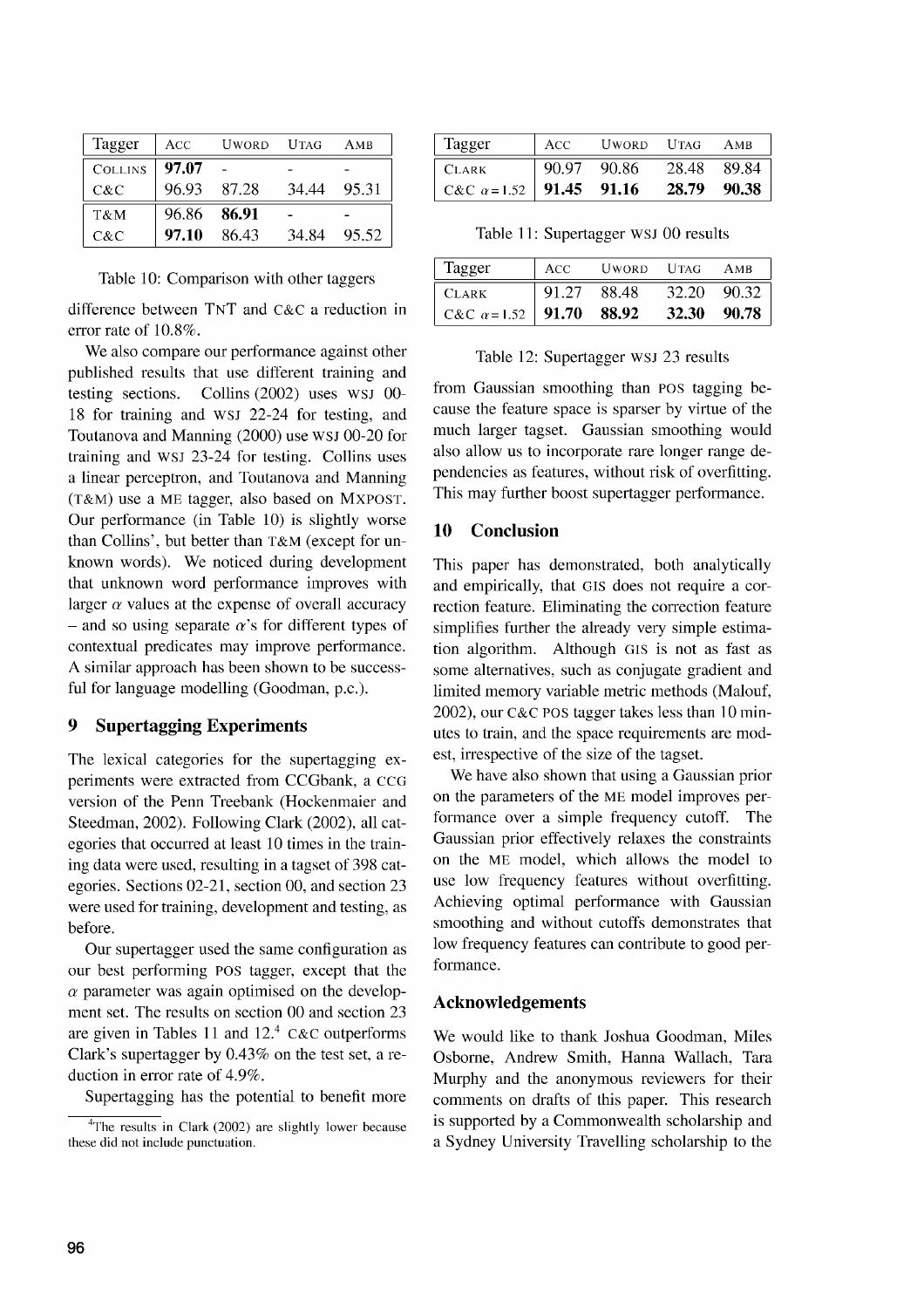first author, and EPSRC grant GR/M96889.

#### **References**

- Adam Berger, Stephen Della Pietra, and Vincent Della Pietra. 1996. A maximum entropy approach to natural language *processing. Computational Linguistics,* 22(1 ):39-7 1.
- Adam Berger. 1997. The improved iterative scaling algorithm: A gentle introduction. Unpublished manuscript.
- Thorsten Brants. 2000. TnT a statistical part-of-speech *tagger. In Proceedings of the 6th Conference on Applied Natural Language Processing.*
- Stanley Chen and Ronald Rosenfeld. 1999. A Gaussian prior for smoothing maximum entropy models. Technical report, Carnegie Mellon University, Pittsburgh, PA.
- Stephen Clark. 2002. A supertagger for Combinatory Cat*egorial Grammar. In Proceedings of the 6th International Workshop on Tree Adjoining Grammars and Re*lated *Frameworks,* pages 19-24, Venice, Italy.
- Michael Collins. 2002. Discriminative training methods for Hidden Markov Models: Theory and experiments with perceptron algorithms. In *Proceedings of the EMNLP Conference,* pages 1-8, Philadelphia, PA.
- Walter Daelemans, Antal Van Den Bosch, and Jakub Zavrel. 1999. Forgetting exceptions is harmful in language learning. *Machine Learning,* 34(1-3): 11-43.
- J. N. Darroch and D. Ratcliff. 1972. Generalized iterative scaling for log-linear models. *The Annals of Mathematical Statistics,* 43(5):1470-1480.
- Stephen Della Pietra, Vincent Della Pietra, and John Lafferty. 1997. Inducing features of random fields. *IEEE Transactions Pattern Analysis and Machine Intelligence,* I 9(4):380-393.
- Joshua Goodman. 2002. Sequential conditional generalized *iterative scaling. In Proceedings of the 40th Meeting of* the ACL, pages 9-16, Philadelphia, PA.
- Julia Hockenmaier and Mark Steedman. 2002. Acquiring compact lexicalized grammars from a cleaner treebank. In *Proceedings of the Third LREC Conference,* Las Palmas, Spain.
- Mark Johnson, Stuart Geman, Stephen Canon, Zhiyi Chi, and Stefan Riezler. 1999. Estimators for stochastic 'unification-based' grammars. In *Proceedings of the 37th Meeting of the ACL,* pages 535-541, University of Maryland, MD.
- Rob Koeling. 2000. Chunking with maximum entropy mod*els. In Proceedings of the CoNLL Workshop 2000,* pages 139-141, Lisbon, Portugal.
- Robert Malouf. 2002. A comparison of algorithms for maximum entropy parameter estimation. In *Proceedings of the Sixth Workshop on Natural Language Learning,* pages 49-55, Taipei, Taiwan.
- Kamal Nigam, John Lafferty, and Andrew McCallum. 1999. Using maximum entropy for text classification. In *Proceedings of the IJCAI-99 Workshop on Machine Learning for Information Filtering,* pages 61-67, Stockholm, Sweden.
- Adwait Ratnaparkhi. 1996. A maximum entropy part-of*speech tagger. In Proceedings of the EMNLP Conference,* pages 133-142, Philadelphia, PA.
- Adwait Ratnaparkhi. 1998. *Maximum Entropy Models for Natural Language Ambiguity Resolution.* Ph.D. thesis, University of Pennsylvania.
- Adwait Ratnaparkhi. 1999. Learning to parse natural language with maximum entropy models. *Machine Learning,* 34(l-3):l51-175.
- Ronald Rosenfeld. 1996. A maximum entropy approach to adaptive statistical language modeling. *Computer*, Speech *and Language,* 10:187-228.
- Mark Steedman. 2000. *The Syntactic Process.* The MIT Press, Cambridge, MA.
- Kristina Toutanova and Christopher D. Manning. 2000. Enriching the knowledge sources used in a maximum entropy *part-of-speech tagger. In Proceedings of the EMNLP conference,* Hong Kong.
- Hans van Halteren, Jakub Zavrel, and Walter Daelemans. 2001. lmproving accuracy in wordclass tagging through combination of machine learning systems. *Computational* Linguistics, 27(2): 199-229.

#### **Appendix A: Correction free GIS**

This proof of GIS convergence without the correction feature is based on the ITS convergence proof by Berger (1997).

Start with some initial model with arbitrary parameters  $\Lambda = {\lambda_1, \lambda_2, ..., \lambda_n}$ . Each iteration of the GIS algorithm finds a set of new parameters  $\Lambda' \equiv \Lambda + \Delta \equiv {\lambda_1 + \delta_1, \lambda_2 + \delta_2, \ldots, \lambda_n + \delta_n}$  which increases the log-likelihood of the model.

The change in log-likelihood is as follows:

$$
L_{\tilde{p}}(\Lambda + \Delta) - L_{\tilde{p}}(\Lambda)
$$
  
= 
$$
\sum_{x,y} \tilde{p}(x,y) \log p_{\Lambda'}(y|x) - \sum_{x,y} \tilde{p}(x,y) \log p_{\Lambda}(y|x)
$$
  
= 
$$
\sum_{x,y} \tilde{p}(x,y) \sum_{i=1}^{n} \delta_{i} f_{i}(x,y) - \sum_{x} \tilde{p}(x) \log \frac{Z_{\Lambda'}(x)}{Z_{\Lambda}(x)}
$$
(15)

As in Berger (1997), use the inequality  $-\log \alpha \ge$  $1 - \alpha$  to establish a lower bound on the change in likelihood: